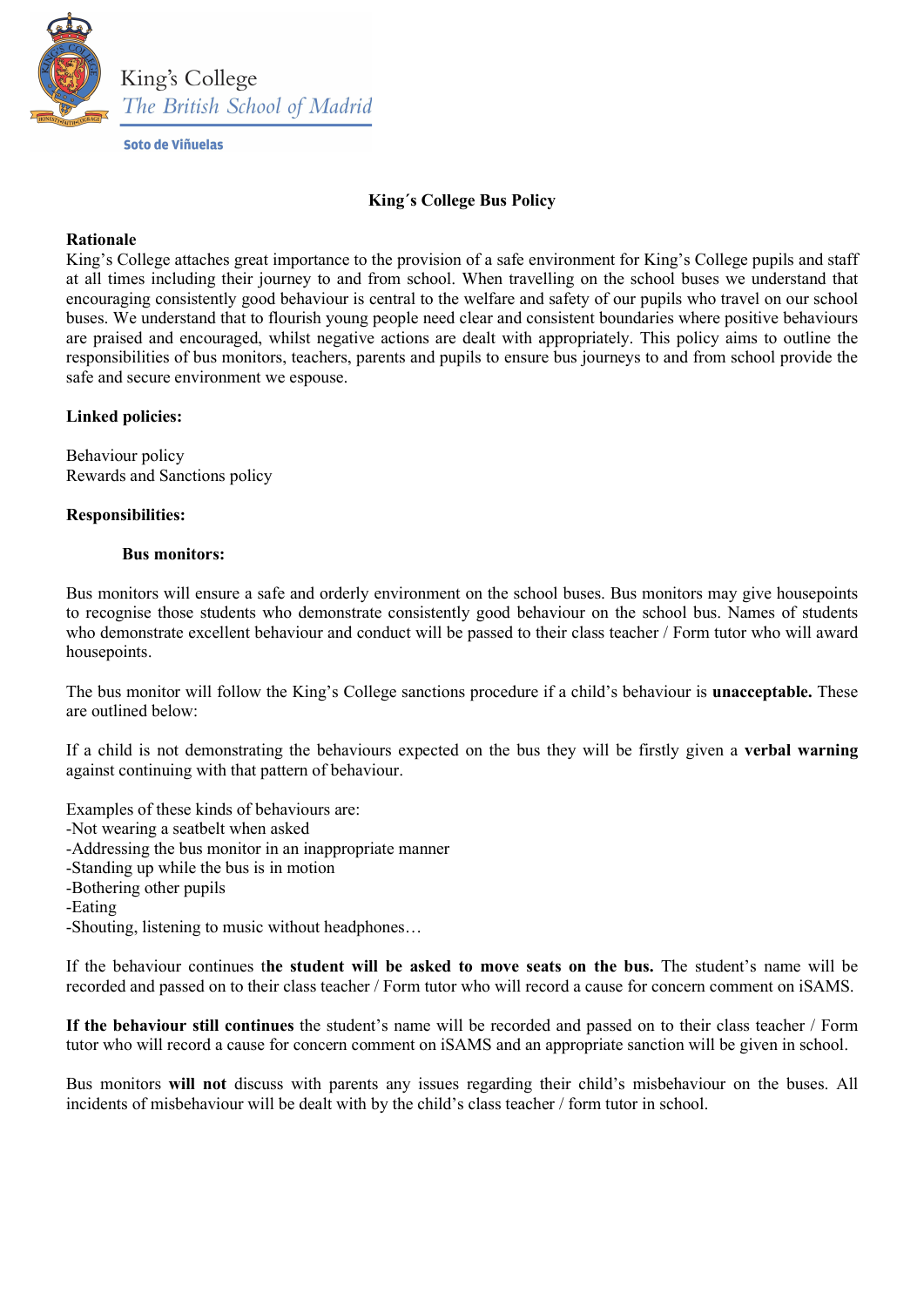

Soto de Viñuelas

# Pupils:

When travelling on the school buses Pupils are expected to:

-Abide by the general behaviour guidelines established by King's College

- -Wear seatbelts at all times when travelling on the bus
- -Address bus monitors in a polite and respectable manner
- -Remain seated at all times when the bus is moving
- -Speak to friends in a volume appropriate to an enclosed space
- -Follow safety instructions given by the bus monitor
- -Not eat or drink on the bus.

## Teachers:

Class Teachers/Form tutors will add a cause for concern comment on iSAMS if a concern regarding a pupil in their class/form is passed to them from the bus monitor.

Class Teachers/Form tutors will deal with incidents of misbehaviour involving a pupil in their class/form in line with the rewards and sanctions policy.

## Parents:

Parents will support the school in maintaining high expectations for behaviour on the bus by: -reminding their child that he/she must the seat belt correctly at all times when traveling on the bus -reminding their child that he/she must remain seated throughout the trip -reminding their child that he/she must follow the bus monitor's instructions at all times -reminding their child that he/she must follow the general behaviour guidelines established by the school -reminding their child that eating or drinking on the bus is forbidden

In terms of communications, parents will:

-Inform us if their son/daughter will not return home with the school bus in the afternoon. We would be grateful if these communications were sent to the following email by 2:00 pm of the day the change will take place.

# kc.administration@kingsgroup.org

-Inform us should their son/daughter not have gono on the school bus in the morning, but will do so in the afternoon.

In relation to contacting the bus monitor, parents will:

-Only contact the bus monitor in the case of emergencies

-Address the class teacher/tutor directly if they have any concerns regarding their child's behaviour on the bus, bus monitors *will not* be able to discuss any behaviour related issues with the parents.

<sup>-</sup>Demonstrate the King's College Core Values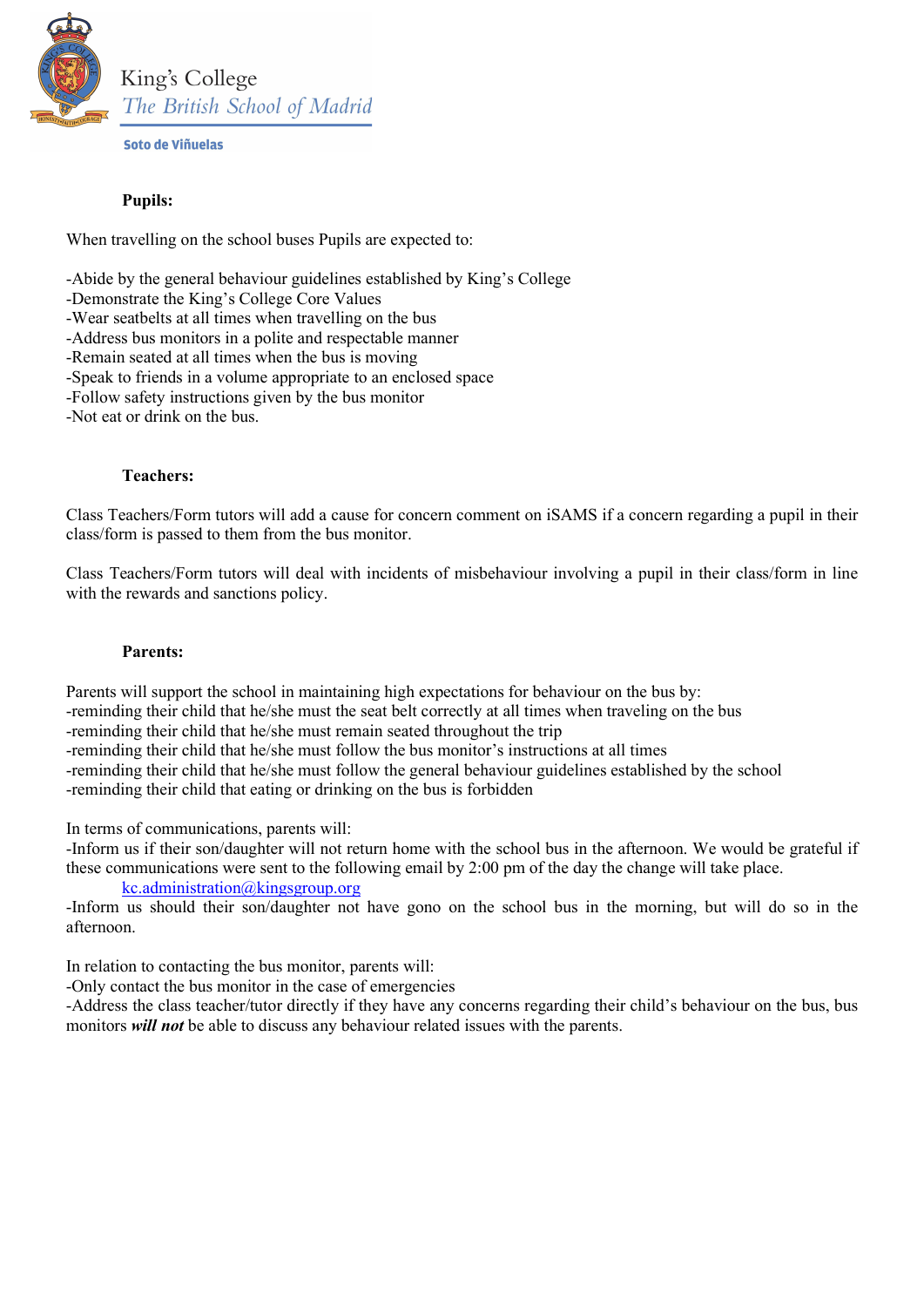

Soto de Viñuelas

## General Information Regarding the Bus Service

#### Change of Bus Route

- a. Pupils are not allowed to change their normal route for single trips. It is not possible to use this service to send your child to another student's home, to a birthday party or any other social event.
- b. Pupils that use two bus routes, or only one on specific days of the week, will only be able to do so if there are places available. Pupils who require the bus from Monday to Friday will always have preference. A maximum of two days a week is permitted for single trips (Please consult prices with the bus department). If the bus is required three days a week, the full bus fee will be charged.
- c. Pupils who do not normally use the bus may do so if requested in writing and only in case of necessity (see point nº .a). There will be a charge for this service.

#### Late Bus- 5.40PM

The late bus may be used by the pupils from Year 3 onwards who remain at school to attend arranged afternoon activities arranged by our Director of Co-Curricular, and it has a limited number of places available. Pupils who do not normally use the bus may do so if requested in writing and only in case of necessity (see point re. *Change of bus Route a.*) and if there are places available. There will be a charge for this service. Pupils who remain at school for private tuition may also use this bus, subject to availability. Availability may change throughout the year.

The Bus Department must be informed in advance if your child is going to use the Late Bus.

If a pupil misses the afternoon bus: parents will be contacted by phone and he/she will have to be collected at school or travel to Madrid on the late bus at 5.40pm (see point nº c) if there are places available.

## Afternoon Pick up

If the parents, legal guardian or correctly authorised person arrive late to the bus stop to pick up their child, the bus will wait a maximum of 5 minutes, if the traffic conditions allow. After which the bus will continue with its normal route and parents, legal guardian or correctly authorised person would have to collect their child at the last stop.

Pupils up to Year 9 inclusive must be collected at the afternoon bus stop by their parents, legal guardian or the authorised person indicated on the bus inscription form. Any change in relation to the legal guardian, authorised person or the custody terms which may affect the school transport arrangements must be informed in writing.

Pupils from Year 7 to Year 9, both inclusive, require written authorisation to be able to get off the bus alone. In this case, the school is exempt of responsibility. The authorisation form may be found on our website or in the parent portal. Pupils up to Year 6 inclusive must always be collected by an adult or be accompanied by an authorised older sibling.